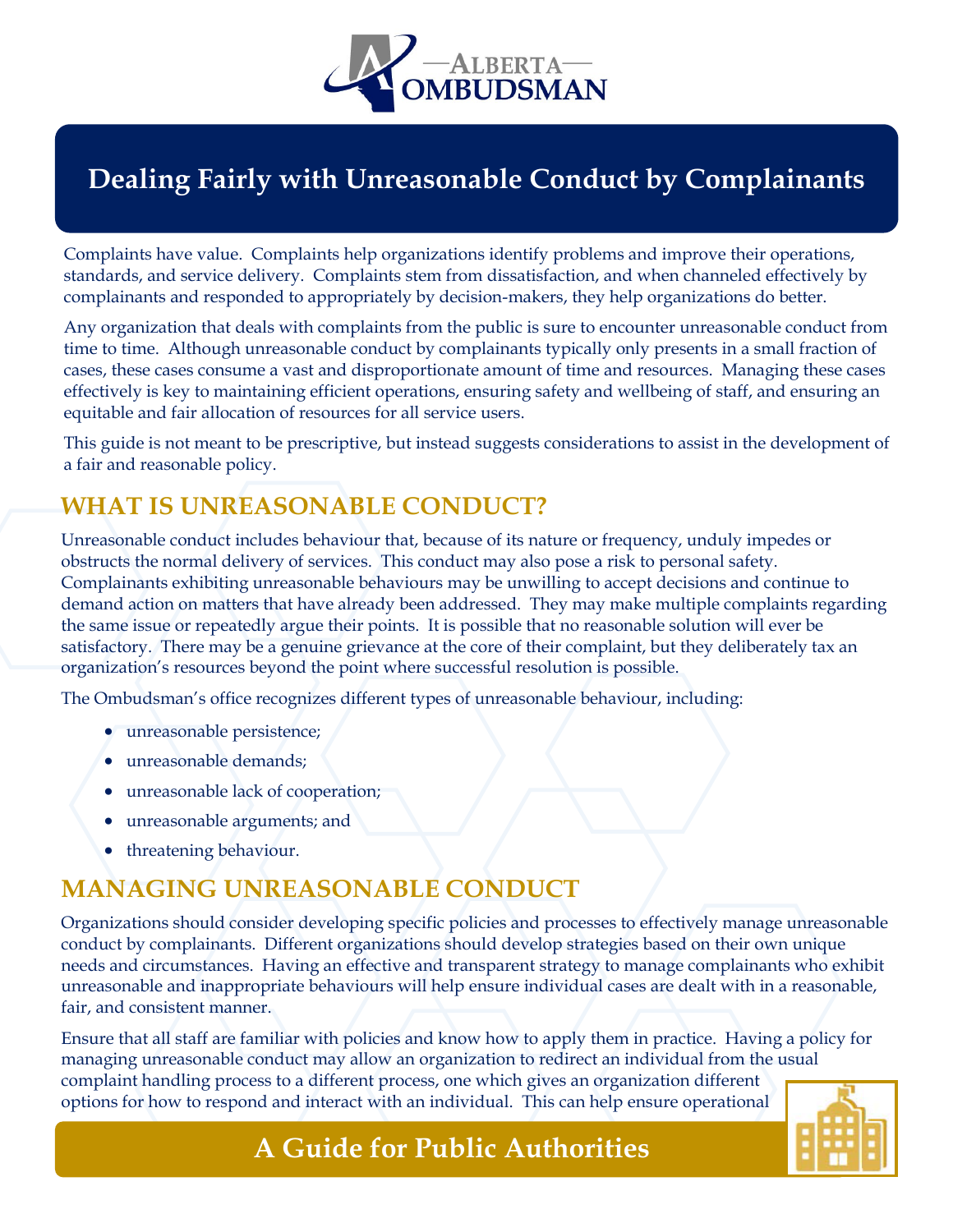

effectiveness while still providing a fair process to that complainant.

There is no 'one size fits all' approach to managing unreasonable conduct by complainants. While there are common threads that run through different types of challenging behaviour, each case should be assessed on an individual basis. Strategies may need to be adapted to suit the individual circumstances, characteristics, or abilities of each complainant.

#### **RESTRICTING COMMUNICATION**

In some cases, normal strategies are ineffective at managing or redirecting unreasonable behaviour. It may be appropriate and reasonable for an organization to limit or adapt the ways in which a complainant can communicate with your organization. Strategies may include restricting:

- *who* a complainant has contact with (such as identifying a single contact person);
- *when* they can have contact (such as a particular day, time, or length of time, e.g., Wednesday mornings only);
- *frequency* of contact;
- *how* they can make contact (such as by what communication methods, e.g., writing only); and
- *what* subject matter an organization will respond to.

In the absence of very good reasons to the contrary, no one should be unconditionally deprived of the ability to raise concerns or access public services. Any communication restrictions should be applied proportionately and should correspond to the complainant's behaviour. They should be applied judiciously and should not be more restrictive than necessary to address the negative impact on your organization.

No restrictions should be applied indefinitely. Instead, they should apply for a defined duration of time. The restrictions and reasons for them, along with the complaint's conduct during the restriction period, should be reviewed when the time period expires. In some cases, it may be appropriate for restrictions to be renewed. Periodic reviews may also be scheduled to evaluate effectiveness and determine whether the communication strategy should be modified.

#### **NOTIFYING COMPLAINTS**

If restrictions are being placed on an individual, that person should be notified in writing. This notification should include an explanation as to:

- *why* the complainant is being restricted (be specific, citing particular examples when possible);
- *what* restrictions will be implemented and what communication channels remain available;
- *how long* the restrictions are in effect and when they will be reviewed;
- *how* the restrictions conform to policy;
- *who* they may contact for clarification or questions about the restrictions; and
- *how* the restrictions may be appealed (if appropriate).

Complainants should also be notified if the restrictions change or are renewed. Where possible, complainants should be provided opportunities to correct their behaviour.



# **A Guide for Public Authorities**